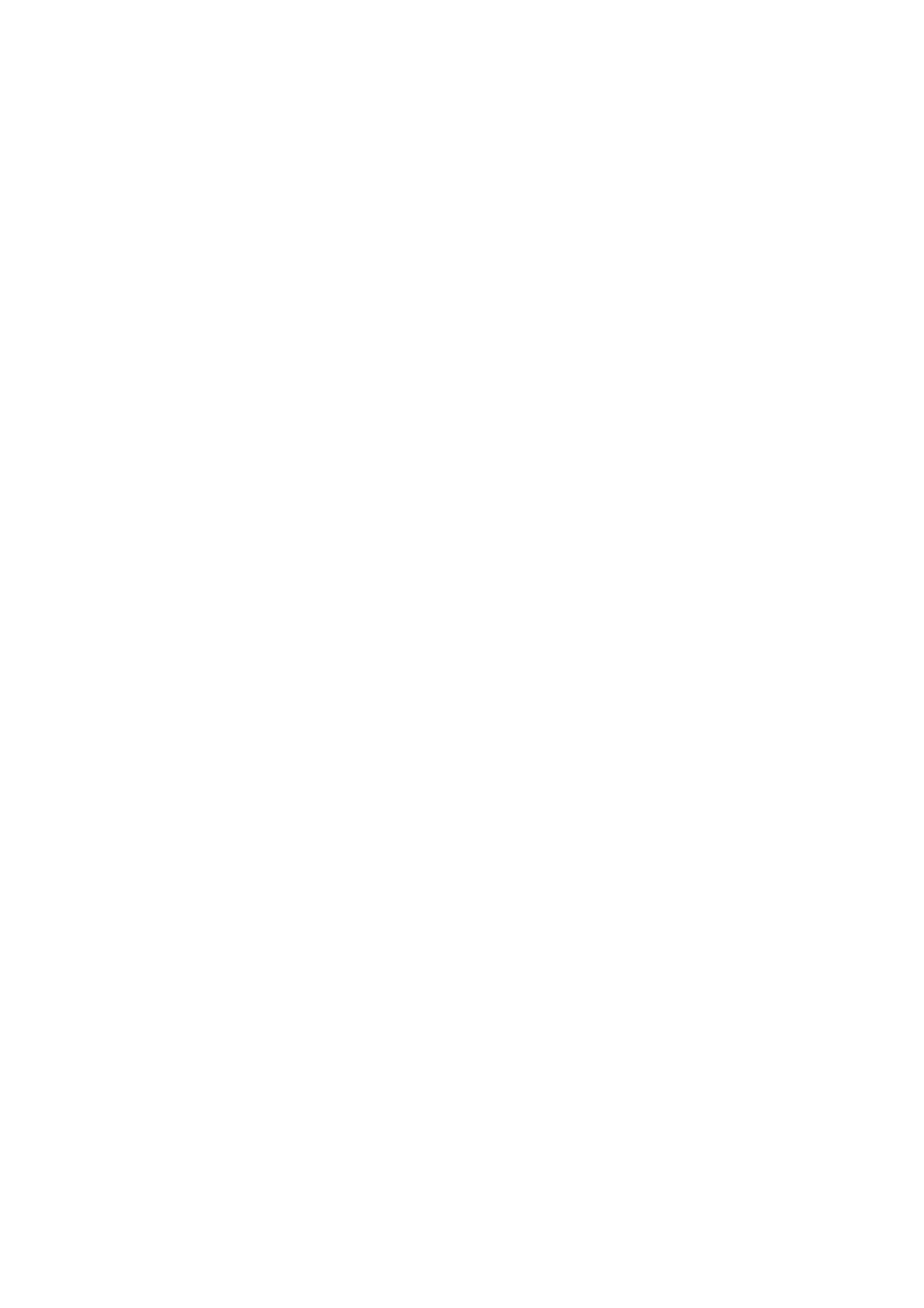Daren C. Brabham, 2011. "The myth of amateur crowds: A critical discourse analysis of crowdsourcing coverage". *Information, Communication & Society*, volume 15, number 3, pp. 394-410.

Taina Bucher, 2012. "Want to be on the top? Algorithmic power and the threat of invisibility on Facebook". *New Media & Society*, volume 14, number 7, pp. 1164–1180. 

Nick Couldry, 2010. Why voice matters: Culture and politics after neoliberalism. London: SAGE Publications.

Facebook, 2016. "Facebook Community Standards" at https://www.facebook.com/communitystandards, accessed 13 January 2016.

Johan Farkas, Jannick Schou, and Christina Neumayer, 2017. "Cloaked Facebook Pages: Exploring Fake Islamist Propaganda in Social Media". *New Media & Society*. https://doi.org/10.1177/1461444817707759

Andrew Feenberg, 2002. *Transforming technology: A critical theory revisited.* Oxford, UK: Oxford University Press.

Emilio Ferrara, Wen-Qiang Wang, Onur Varol, Alessandro Flammini, and Aram Galstyan, 2016. "Predicting online extremism, content adopters, and interaction reciprocity". In: E. Spiro and YY. Ahn (editors), *Social Informatics.*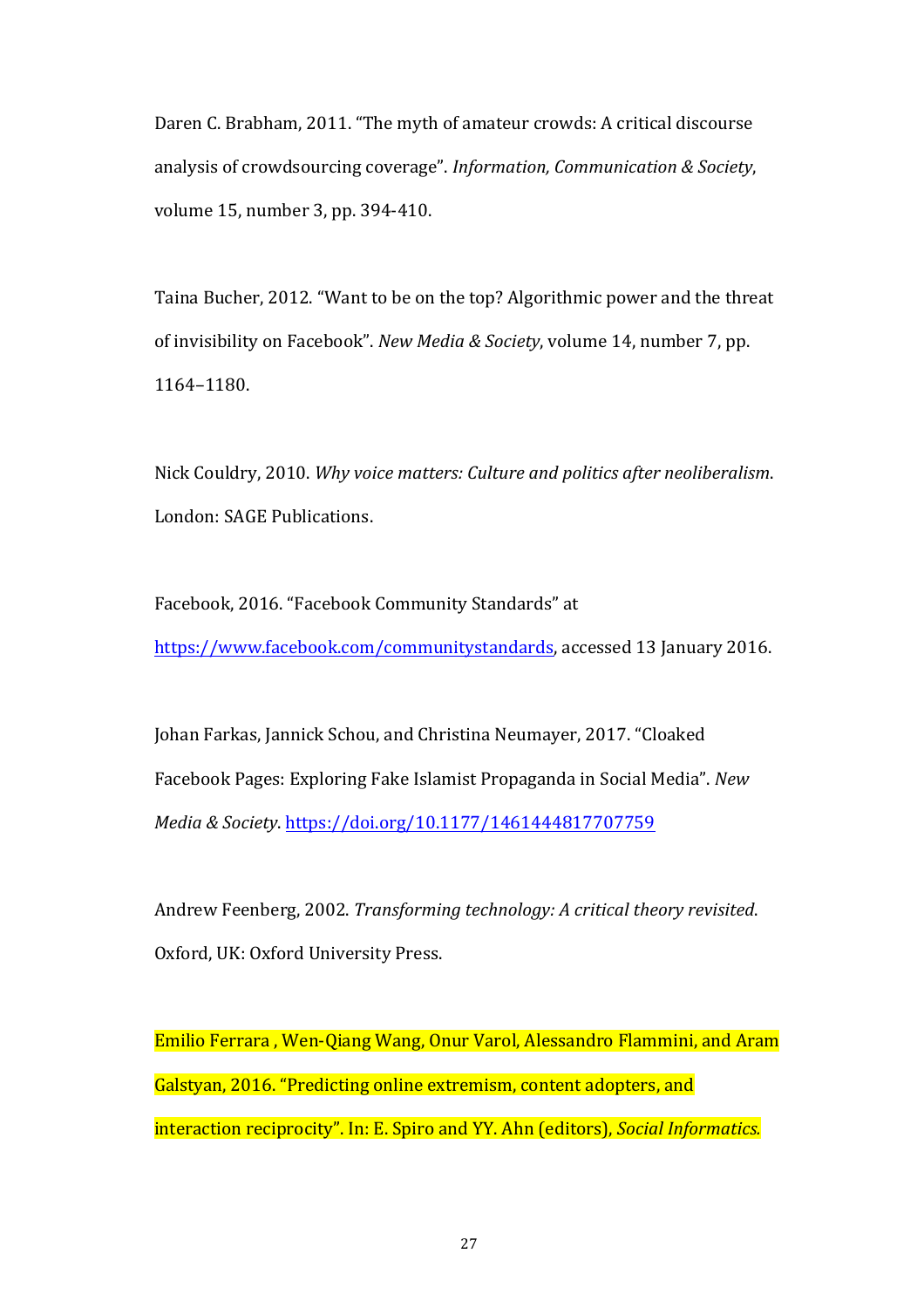**SocInfo 2016. Lecture Notes in Computer Science, Springer.** https://doi.org/10.1007/978-3-319-47874-6\_3

Christian Fuchs, 2015. *Culture and economy in the age of social media*. London: Routledge.

Vasilis Galis and Christina Neumayer, 2016. "Laying claim to social media by activists: a cyber-material détournement". Social Media+ Society, volume 2, number 3, pp. 1-14.

Peter Hervik, 2011. *The Annoying Difference: The Emergence of Danish Neonationalism, Neoracism, and Populism in the Post-1989 World.* New York: Berghahn Books. Pre-1-14.<br>
R. 2011. The Annoying Difference: The Emergence of Delism, Neoracism, and Populism in the Post-1989 World.<br>
Nooks.<br>
The 2015. Ethnography for the Internet: Embedded, Enondon: Bloomsbury.

Christina Hine, 2015. *Ethnography for the Internet: Embedded, Embodied, and Everyday*. London: Bloomsbury.

Jeff Howe, 2006. "The Rise of Crowdsourcing". Wired, Issue 14, number 6. https://www.wired.com/2006/06/crowds/, accessed 19 July 2017.

Henry Jenkins, 2006. *Convergence culture: Where old and new media collide.* New York: New York University.

Oliver Leistert, 2015. "The revolution will not be liked: On the systematic constrains of corporate social media platforms for protest". In: L. Dencik and O.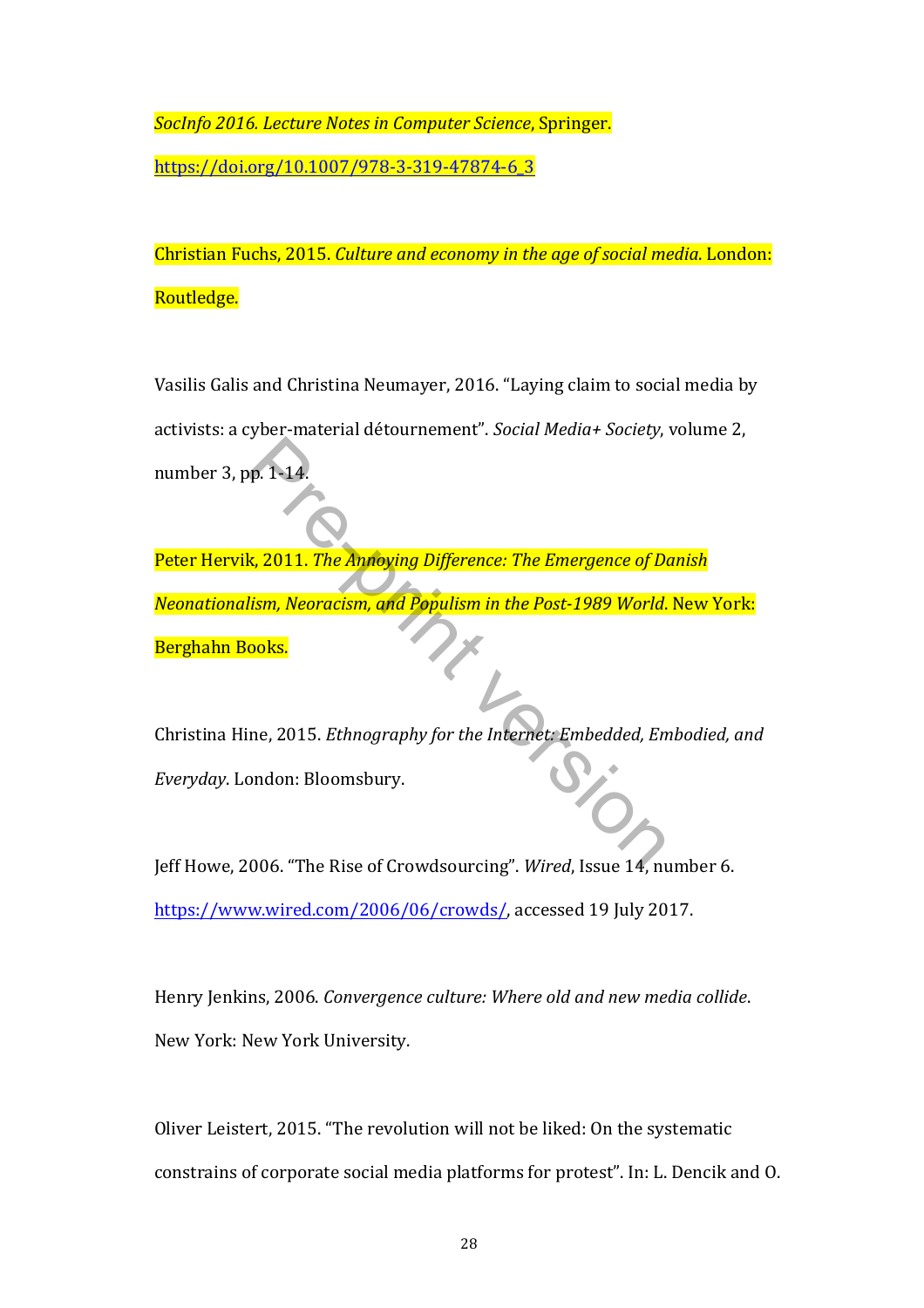Leistert (editors), *Critical perspectives on social media and protest: Between control and emancipation*. London: Rowman & Littlefield Publishers Inc, pp. 5-52.

Brian D. Loader and Dan Mercea, 2011. "Networking Democracy?". *Information*, *Communication & Society*, volume 14, number 6, pp. 757-769. http://doi.org/10.1080/1369118X.2011.592648

Gilad Lotan, Erhardt Graeff, Mike Ananny, Devin Gaffney, Ian Pearce, danah boyd, 2011. "The Arab Spring| The Revolutions Were Tweeted: Information Flows during the 2011 Tunisian and Egyptian Revolutions". International *Journal of Communication, volume* 5, pp. 1375-1405. http://doi.org/1932-8036/2011FEA1375 Erhardt Graeff, Mike Ananny, Devin Gaffney, Ian Pea<br>
"The Arab Spring| The Revolutions Were Tweeted: Ir<br>
19 the 2011 Tunisian and Egyptian Revolutions". Inter<br>
0. Inter<br>
0. Internation, volume 5, pp. 1375–1405. http://doi.

Adrian Mackenzie, 2006. "Innumerable transmissions: Wi-Fi® from spectacle to movement". *Information, Communication & Society, volume* 9, number 6, pp. 781-802. http://dx.doi.org/10.1080/1369118060106413

Stefania Milan, 2015. "From social movements to cloud protesting: The evolution of collective identity". *Information, Communication & Society*, volume 18, number 8, pp. 887-900.

http://dx.doi.org/10.1080/1369118X.2015.1043135

Evgeny Morozov, 2011. The net delusion: How not to liberate the world. London: Penguin Books.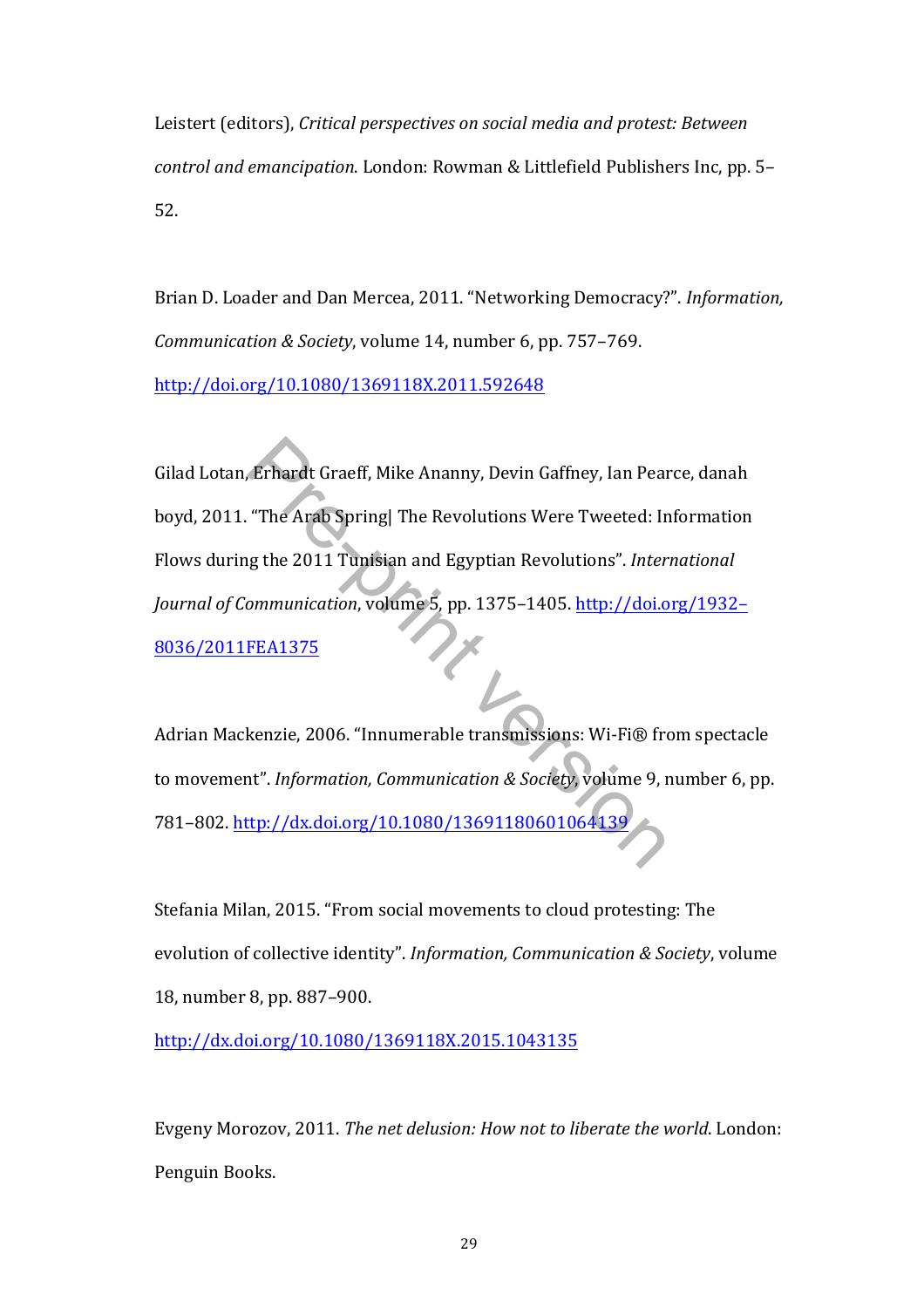Stine Bødker Nielsen, 2015, 19 May. "Vi overtager Danmark: Falske facebooksider sætter muslimer i dårligt lys". DR Nyheder.

http://www.dr.dk/Nyheder/Indland/2015/05/18/110828.htm, accessed 19 July 2017.

Tim O'Reilly, 2005. "What is web 2.0" at

http://www.oreilly.com/pub/a/web2/archive/what-is-web-20.html, accessed 19 July 2017.

Thomas Poell and Erik Borra, 2011. "Twitter, YouTube, and Flickr as platforms of alternative journalism: The social media account of the 2010 Toronto G20 protests". *Journalism*, volume 13, number 6, pp. 695-713. http://doi.org/10.1177/1464884911431533 Fuly 2017.<br>
Ell and Erik Borra, 2011. "Twitter, YouTube, and Flick<br>
Ve journalism: The social media account of the 2010 T<br>
Purnalism, volume 13, number 6, pp. 695–713.<br>
Purnalism, volume 13, number 6, pp. 695–713.<br>
Purnali

Thomas Poell and Jose van Dijck, 2015. "Social Media and Activist Communication," In: C. Atton (editor). The Routledge Companion to Alternative and Community Media. London: Routledge, pp. 527-537.

Sarah T. Roberts, 2016. "Commercial Content Moderation: Digital Laborers' Dirty Work," In: S. U. Noble & B. Tynes (editors), The Intersectional Internet: *Race, Sex, Class and Culture Online*. New York: Peter Lang, pp. 147-160. http://doi.org/10.1007/s13398-014-0173-7.2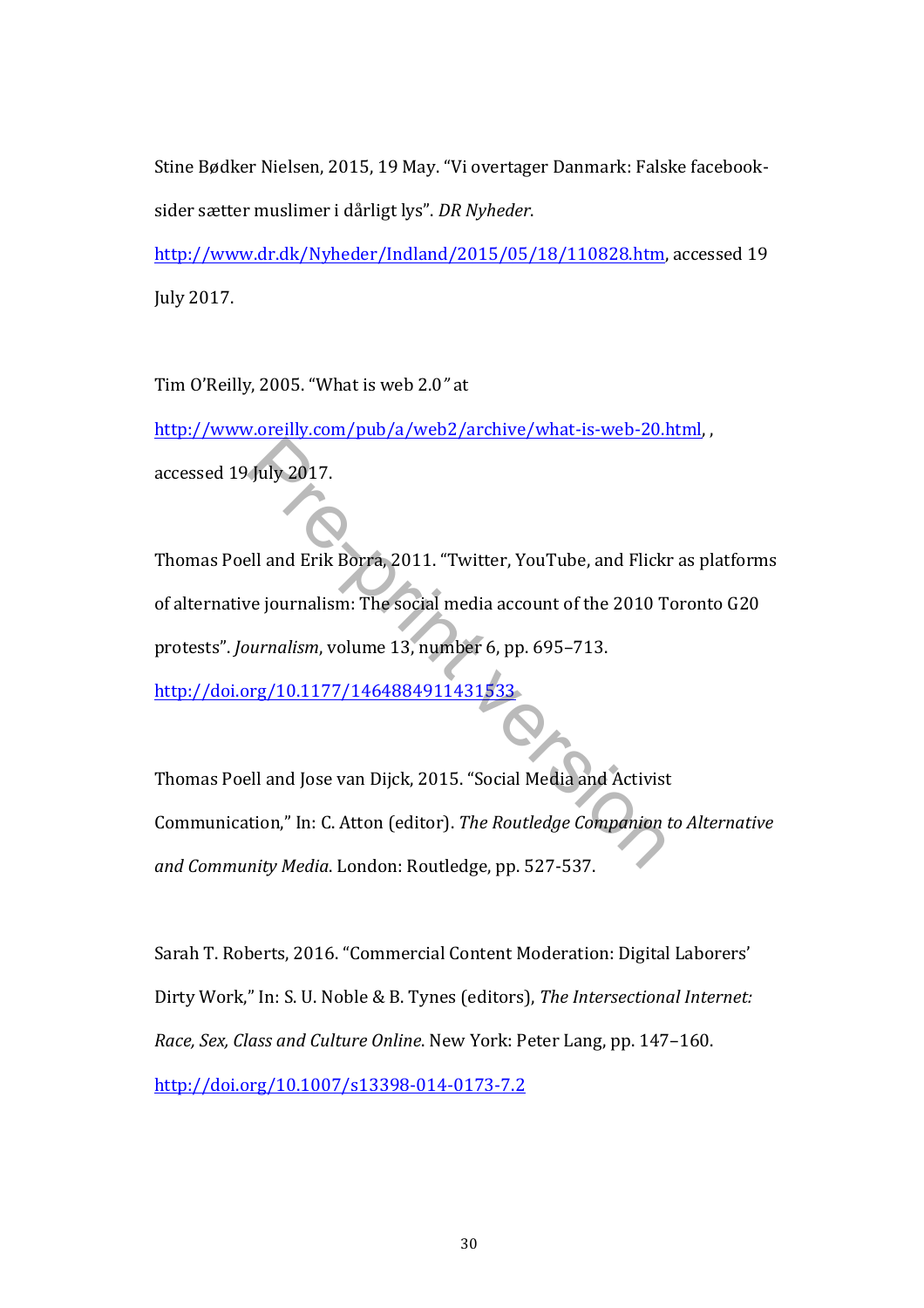Ronja Ryde, 2015. 12 September. Ekspert om Mehmet-profil: Forargende Dannebrogs-pisser er formentlig falsk. Ekstra Bladet.

http://ekstrabladet.dk/nyheder/samfund/ekspert-om-mehmet-profil-

forargende-dannebrogs-pisser-er-formentlig-falsk/5729027, accessed 19 July 2017.

Marisol Sandoval, 2014. *From corporate to social media: Critical perspectives on corporate social responsibility in media and communication industries.* Abingdon, UK: Routledge.

Deepa Seetharaman, 2016. 25 October. "Facebook Leaders Call It a Tech Company, Not Media Company". The Wall Street Journal. https://www.wsj.com/articles/facebook-leaders-call-it-a-tech-company-notmedia-company-1477432140, accessed 19 July 2017. JK: Routledge.<br>
naraman, 2016. 25 October. "Facebook Leaders Call It<br>
lot Media Company". The Wall Street Journal.<br>
w.wsj.com/articles/facebook-leaders-call-it-a-tech-co<br>
pany-1477432140, accessed 19 July 2017.<br>
2009. 11 D

Clay Shirky, 2009. 11 December. The net advantage. *Prospect Magazine*. http://www.prospectmagazine.co.uk/2009/12/the-net-advantage, accessed 19 July 2017.

Chengcheng Shao, Giovanni L. Ciampaglia, Onur Varol, Alessandro Flammini, and Filippo Menczer, 2017. "The spread of fake news by social bots". Eprint arXiv:1707.07592.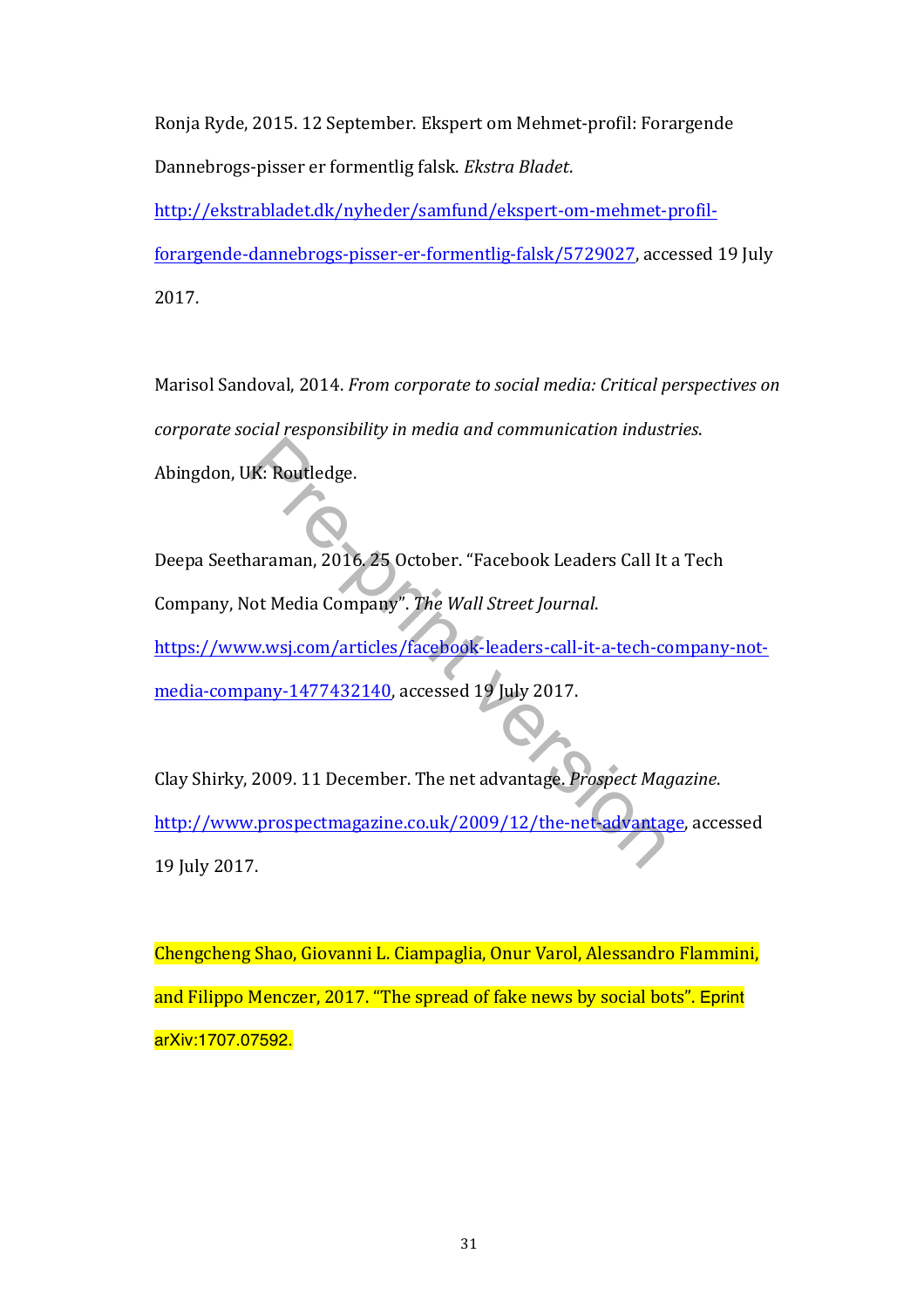Phillip R. Skovhus, 2015. 22 September. "Ægte had fra falske Facebookprofiler". *Information*. http://www.information.dk/546054, accessed 19 July 2017.

Jennifer Stromer-Galley, 2016. 2 December. "Three ways Facebook could reduce fake news without resorting to censorship". The Conversation. http://theconversation.com/three-ways-facebook-could-reduce-fake-newswithout-resorting-to-censorship-69033, accessed 19 July 2017.

Fred Turner, 2010. *From counterculture to cyberculture: Stewart Brand, the Whole Earth Network, and the rise of digital utopianism. Chicago: University of* Chicago Press. r, 2010. From counterculture to cyberculture: Stewart is<br>
the rise of digital utopianism. Chicago:<br>
S.S.<br>
S.S.<br>
S.S.<br>
S.S.<br>
S.C. Communication, volume 1, number 1, pp.2-14.<br>
N.Contraction is and the rise of media<br>
Communic

José Van Dijck and Thomas Poell, 2013. "Understanding social media logic." *Media and Communication*, volume 1, number 1, pp.2-14.

http://www.cogitatiopress.com/mediaandcommunication/article/view/70

Micah White, 2010, 12 August. "Clicktivism is ruining leftist activism". The *Guardian*. 

http://www.guardian.co.uk/commentisfree/2010/aug/12/clicktivismruining-leftist-activism, accessed 19 July 2017.

Slavoj Žižek, 2009. *Violence: Six sideways reflections.* London: Profile Books.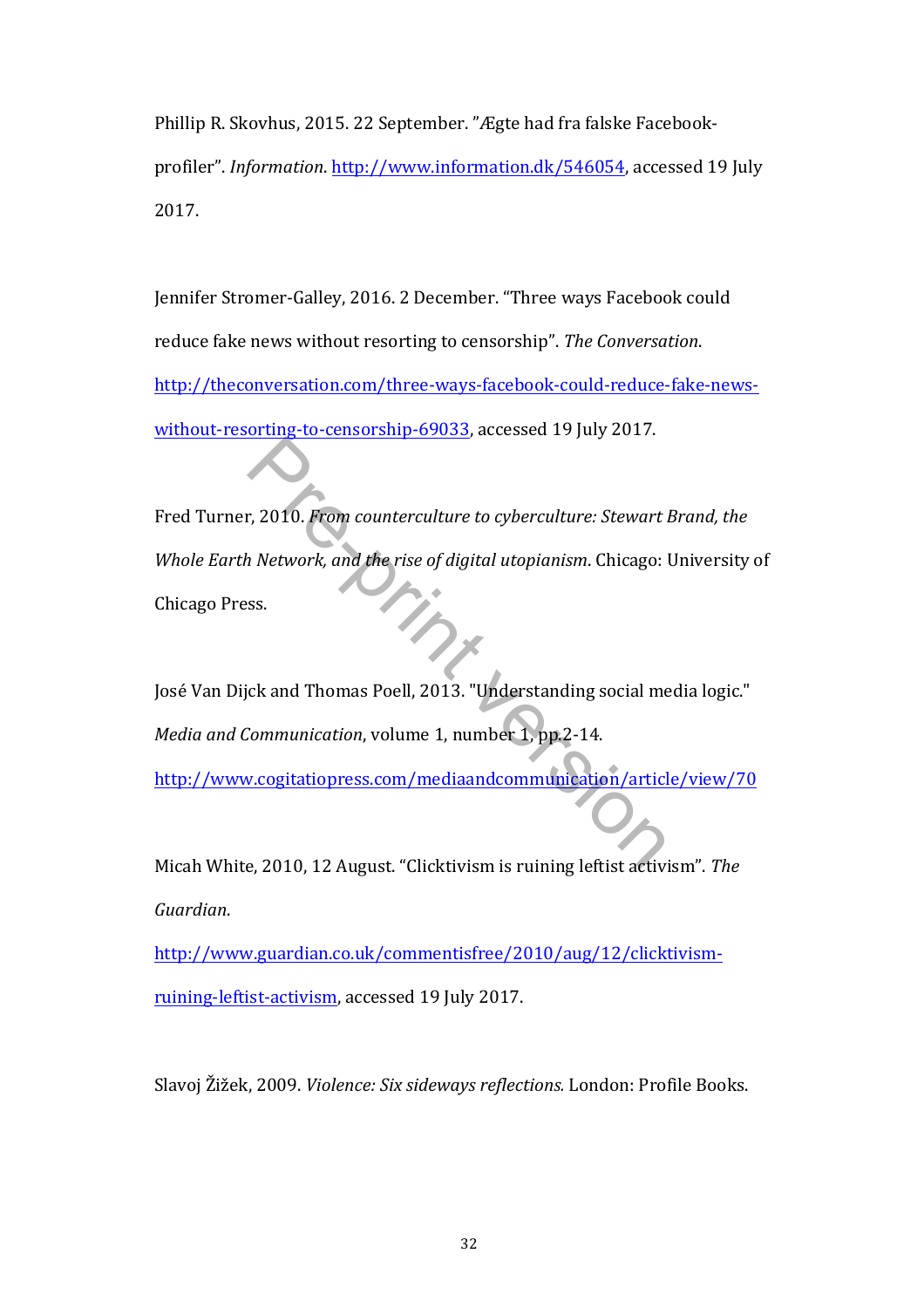Mark Zuckerberg. 2017, "Building a Global Community" at https://www.facebook.com/notes/mark-zuckerberg/building-globalcommunity/10154544292806634/, accessed 7 august 2017.

**Pre-print version**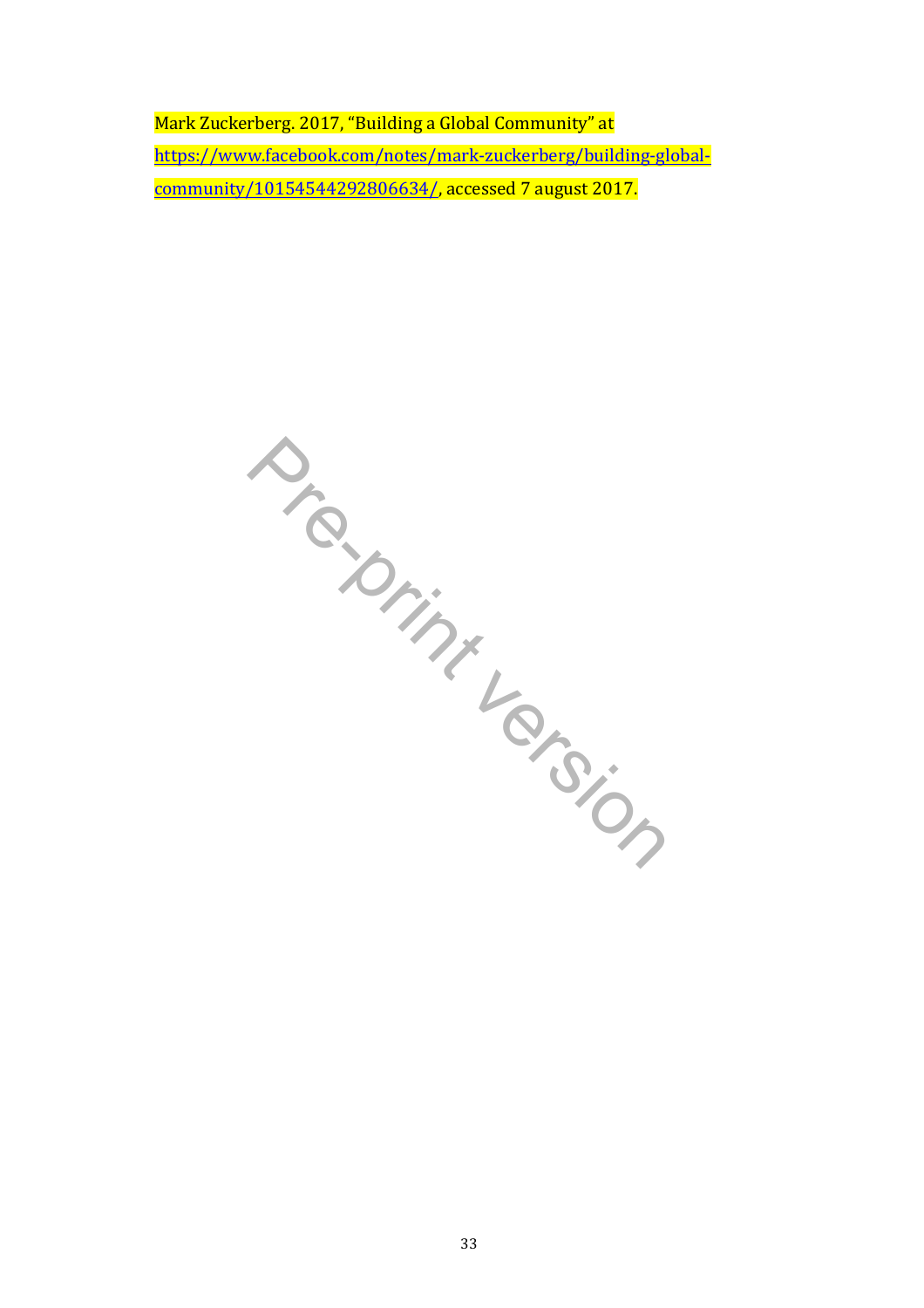| Name                     | <b>Time period</b> | <b>Number of days</b> |
|--------------------------|--------------------|-----------------------|
| Ali El-Yussuf [3]        | 16/06-22/06 2015   |                       |
| Mohammed El-Sayed        | 30/06-02/07 2015   |                       |
| Fatimah El-Sayed         | 01/07-02/07 2015   |                       |
| Zarah Al-Sayed           | 02/07-02/07 2015   |                       |
| Mehmet Dawah Aydemir [1] | 09/09-12/09 2015   | 4                     |
| Mehmet Dawah Aydemir [2] | 13/09-15/09 2015   |                       |
| Ebrahim Said             | 24/10-25/10 2015   |                       |
| Mohammed Al-Dawah        | 05/01-07/01 2016   |                       |

Table 1: Overview of fake hate profiles and their durations of existence.

m Said<br>
24/10-25/10 2015<br>
nmed Al-Dawah<br>
16/01-07/01 2016<br>
16<br>
16<br>
21: Overview of fake hate profiles and their durations of ex.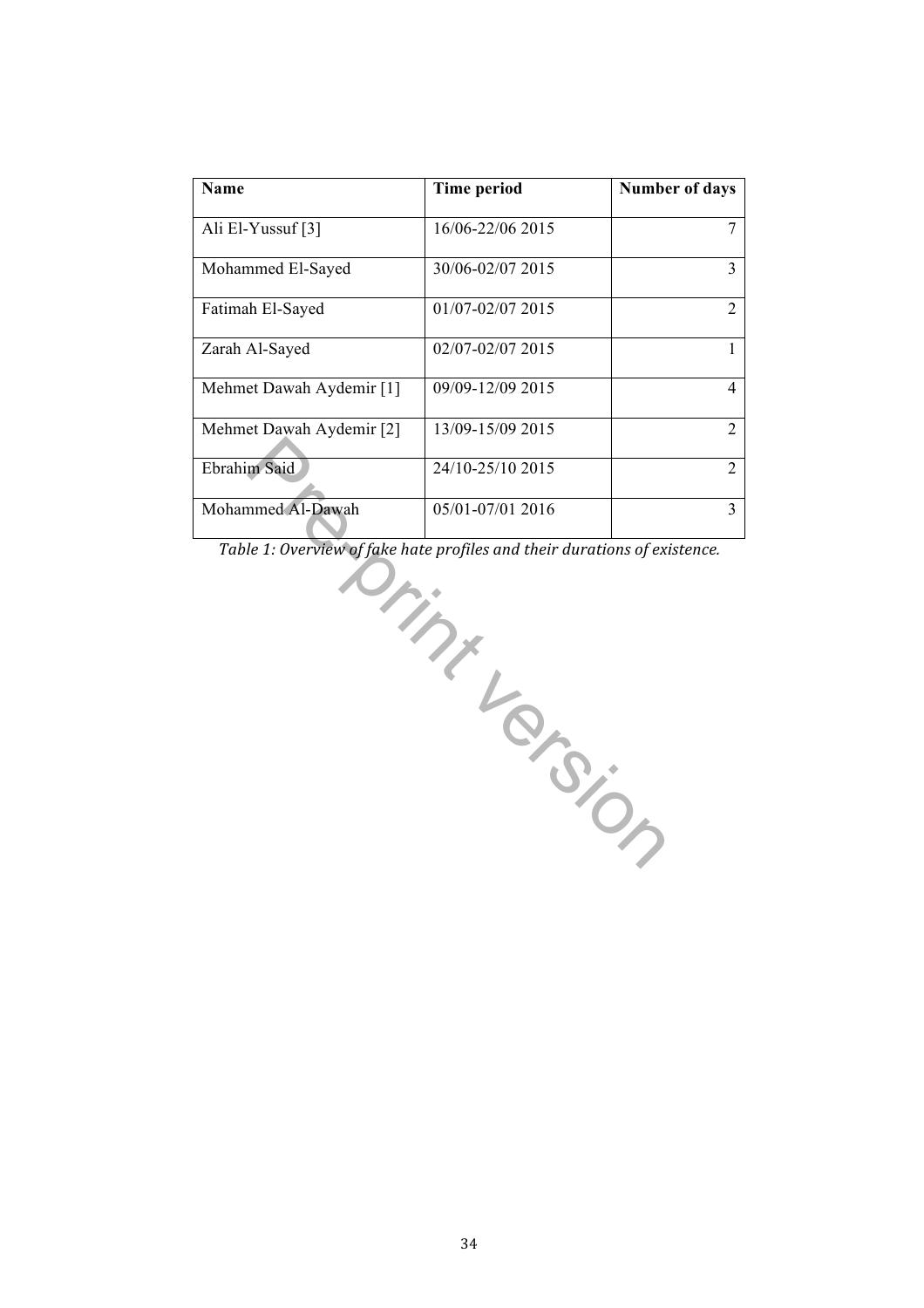

*Figure 1:* Lifespans of fake hate profiles before and after the formation of *Stop Fake*